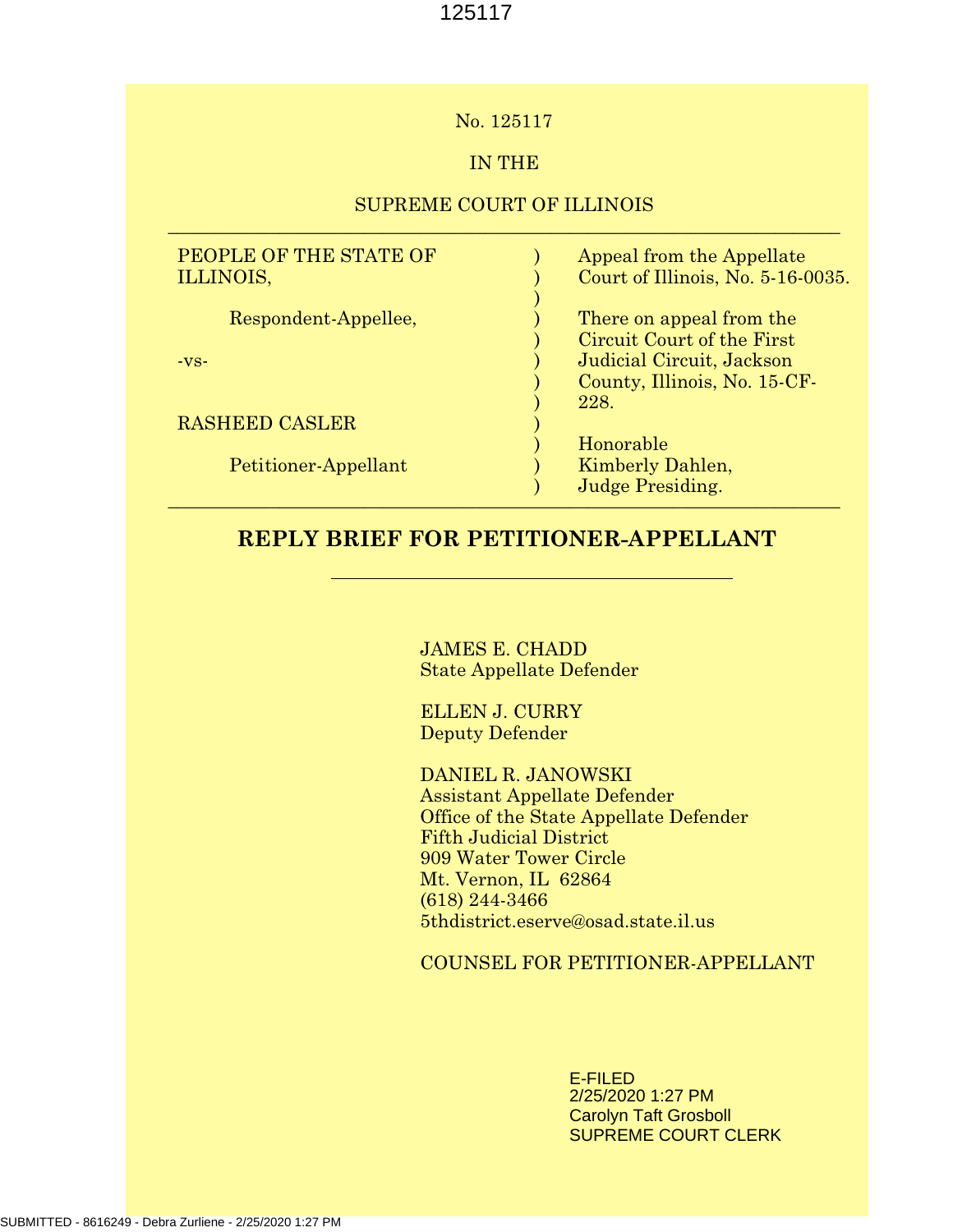# **ADDITIONAL POINTS AND AUTHORITIES**

| I. The term "furnish" in the obstructing justice statute should be                                                           |  |
|------------------------------------------------------------------------------------------------------------------------------|--|
|                                                                                                                              |  |
|                                                                                                                              |  |
|                                                                                                                              |  |
|                                                                                                                              |  |
| Cates v. Cates, 156 Ill. 2d 76 (1993). $\ldots \ldots \ldots \ldots \ldots \ldots \ldots \ldots \ldots \ldots \ldots \ldots$ |  |
|                                                                                                                              |  |
| Aurora Pizza Hut, Inc. v. Hayter, 79 Ill. App. 3d 1102 (1st Dist. 1979) 1                                                    |  |
| II. Comage should be extended to the furnishing of false information                                                         |  |
|                                                                                                                              |  |
|                                                                                                                              |  |
|                                                                                                                              |  |
|                                                                                                                              |  |
|                                                                                                                              |  |
|                                                                                                                              |  |
| III. Mr. Casler's giving of a false name did not materially impede                                                           |  |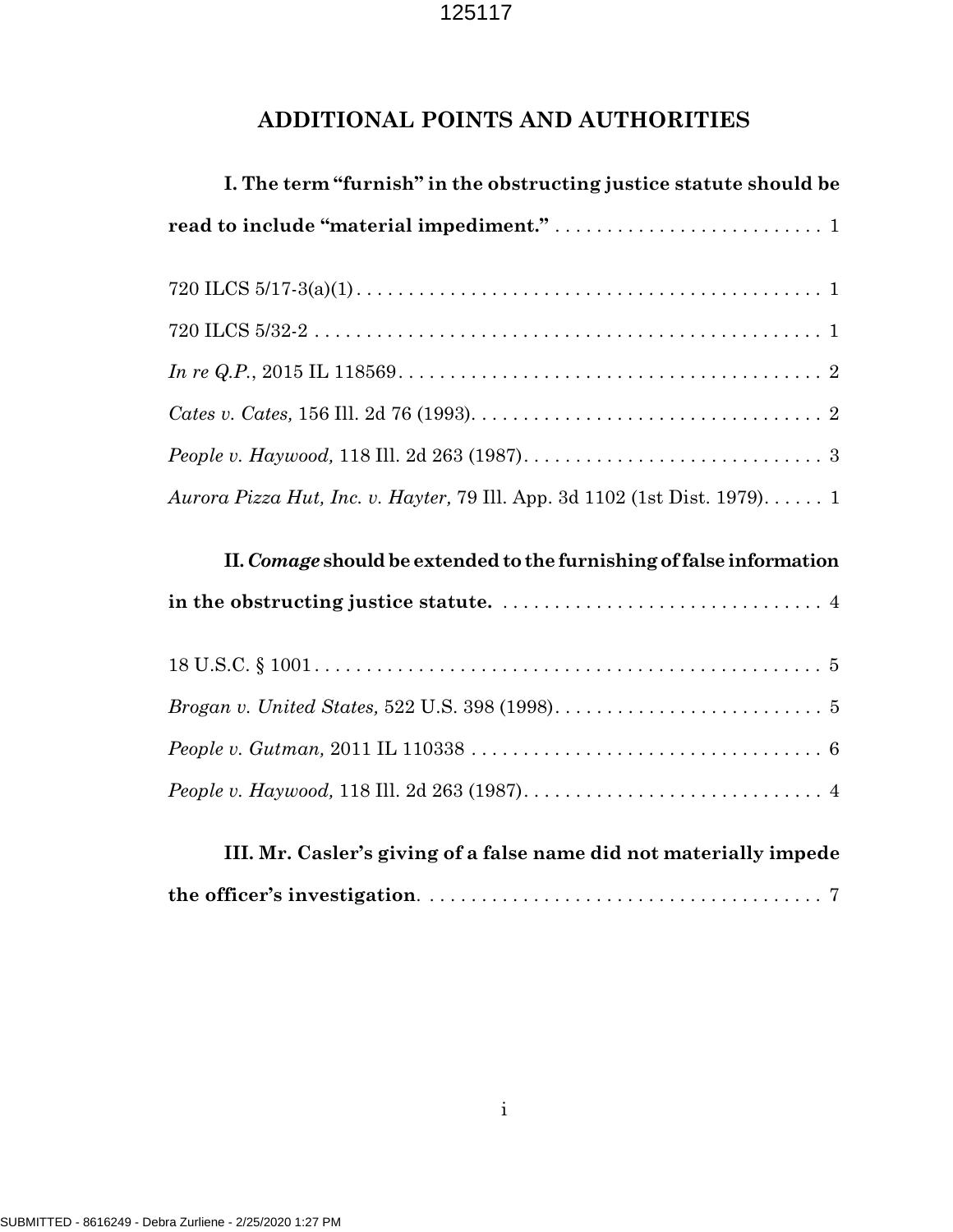#### **REPLY BRIEF FOR PETITIONER-APPELLANT**

# **I. The term "furnish" in the obstructing justice statute should be read to include "material impediment."**

Like Mr. Casler (Def. Op. Br. 11-12), the State begins its analysis by discussing the ordinary meaning of the word "furnish," but instead, argues that no material impediment is required. S. Br. 5-7. To highlight its argument, the State substitutes the dictionary definition into the statute. S. Br. 7 ("A person obstructs justice when, with intent to prevent the apprehension or obstruct the prosecution or defense of any person, he or she knowingly . . . supplies or provides false information."). This is too simplistic a substitution and ignores an important part of the definition. A better substitution would include the full meaning of the word: "A person obstructs justice when, with intent to prevent the apprehension or obstruct the prosecution or defense of any person, he or she knowingly . . . provides or supplies necessary or useful false information." (See Def. Op. Br. 12 defining "furnish" as "to supply, provide, or equip with whatever is necessary or useful[.]")

Seeing this nonsensical substitution (useful false information) underscores the legislature's choice of the word "furnish" when it could have used another verb, such as "make." For example, the legislature uses "make" when one "makes a false statement" in the perjury statute (720 ILCS 5/32-2) or "makes a false document" in the forgery statute. 720 ILCS 5/17-3(a)(1); see S. Br. 14. Therefore, something different must have been intended. See *Aurora Pizza Hut, Inc. v. Hayter*, 79 Ill. App. 3d 1102, 1105-06 (1st Dist. 1979) ("An elementary canon of statutory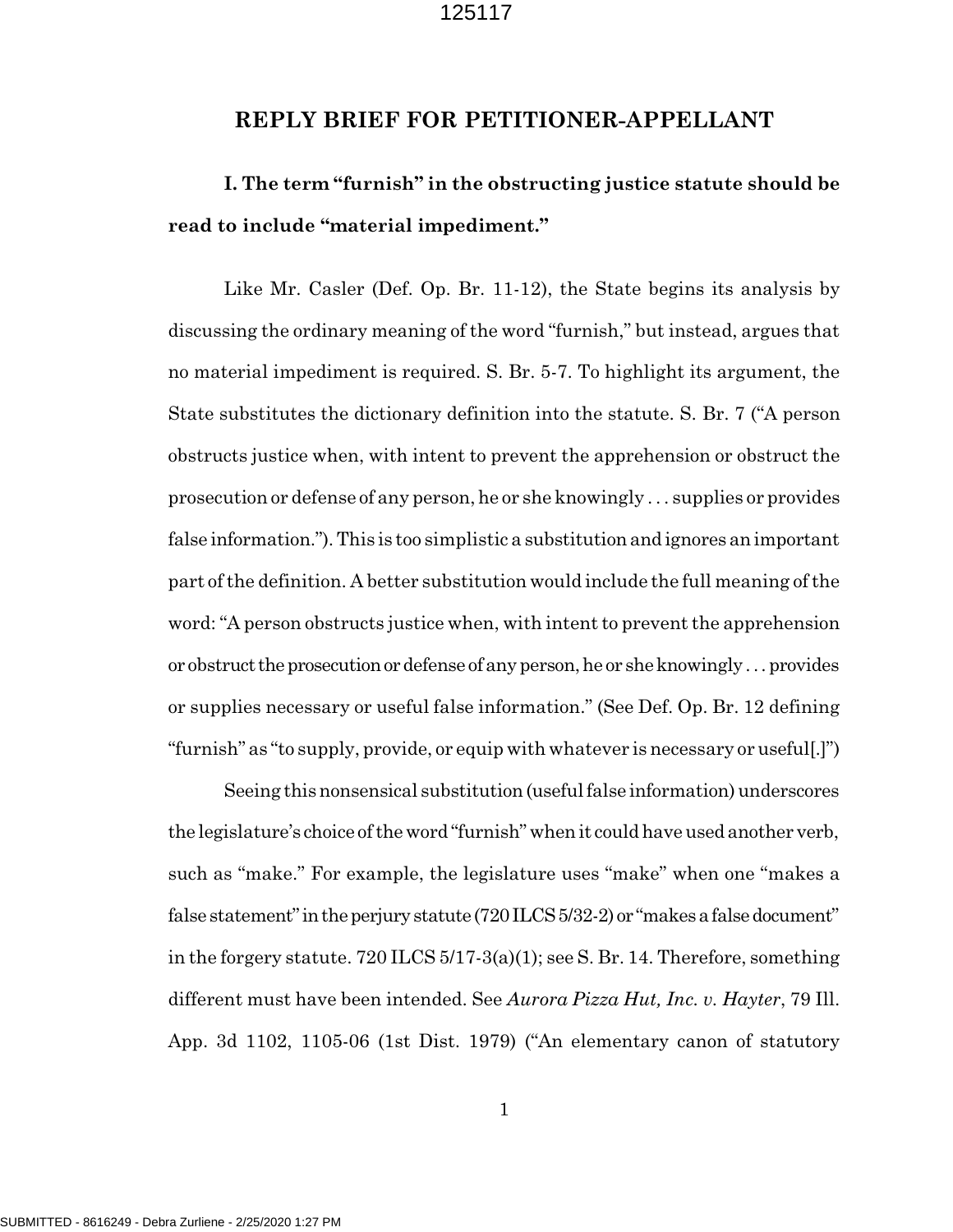construction teaches us that where the legislature uses certain words in one instance, and different words in another, different results were intended.") And that intent was material impediment.

Within this context, the State claims that this Court has already determined the meaning of the word "furnish." S. Br. 7. This Court in *In re Q.P.*, cited by the State, examined the meaning of "apprehension" under the obstructing justice statute in order to determine whether "a person already apprehended [can] act with the intent to prevent his apprehension[.]" 2015 IL 118569, ¶ 1. While the opinion does state that "the obstruction of justice statute is violated when a person knowingly provides false information with the intent to prevent his seizure or arrest on a criminal charge[,]" (*Id.* at ¶ 25) the meaning of "furnish" was not at issue. No explanation was offered on the meaning of "furnish" nor any analysis conducted on whether the false information was "furnished." It was offered as an aside to explain what was required to maintain a conviction for obstructing justice. This makes the statement dictum and not binding authority. See *Cates v. Cates*, 156 Ill. 2d 76, 80 (1993).

The State goes on to argue that the plain meaning of "furnish" does not suggest reliance upon the information or evidence provided, only that it be given. (S. Br. 8) In illustrating this, the State gives the example: "Adam shall furnish oranges to Bob[.]" The example was intended to show that oranges only need to be given to Bob, not relied upon by Bob. See S. Br. 8. But this analogy is inaccurate. As this Court has held before, "[i]n giving effect to legislative intent, the court should consider, in addition to the statutory language, the reason for the law,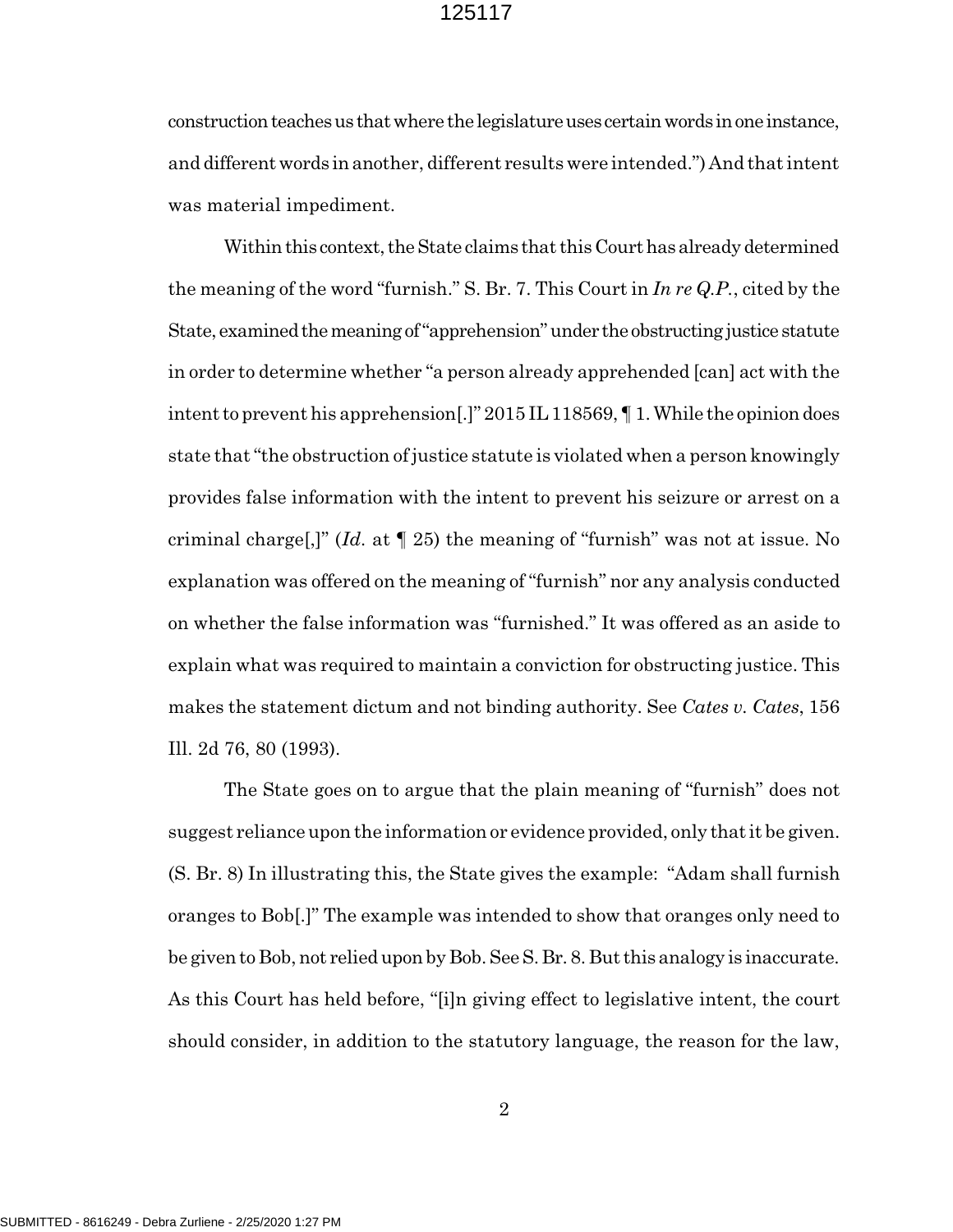the problems to be remedied, and the objects and purposes sought." *People v. Donoho*, 204 Ill. 2d 159, 171-72 (2003) (*citingPeople v. Haywood*, 118 Ill. 2d 263, 271 (1987). Therefore, without knowing why the oranges must be furnished, what problem is to be remedied by supplying oranges, or the purpose for furnishing oranges, the intent cannot be discerned.

The State also argues that the maxim of *noscitur a sociis* is unpersuasive. S. Br. 8-9. Taking the State's argument *arguendo*, that the material impediment requirement for the word "conceal" is only applicable to the first clause of the statutory subsection ("[d]estroys, alters, conceals or disguises physical evidence"), that clause must then be used to understand the other two clauses of the statute: "plants false evidence" and "furnishes false information[.]" 720 ILCS 5/31-4(a)(1). Since the character of the first clause has been modified by this Court's holding in *Comage* defining "conceal" to include a material impediment, the other two clauses are then influenced by the modification of the first. They are all contained in the same subsection of the same statute. In other words, all three clauses contained in subsection (a)(1) should be read through the material impediment lens.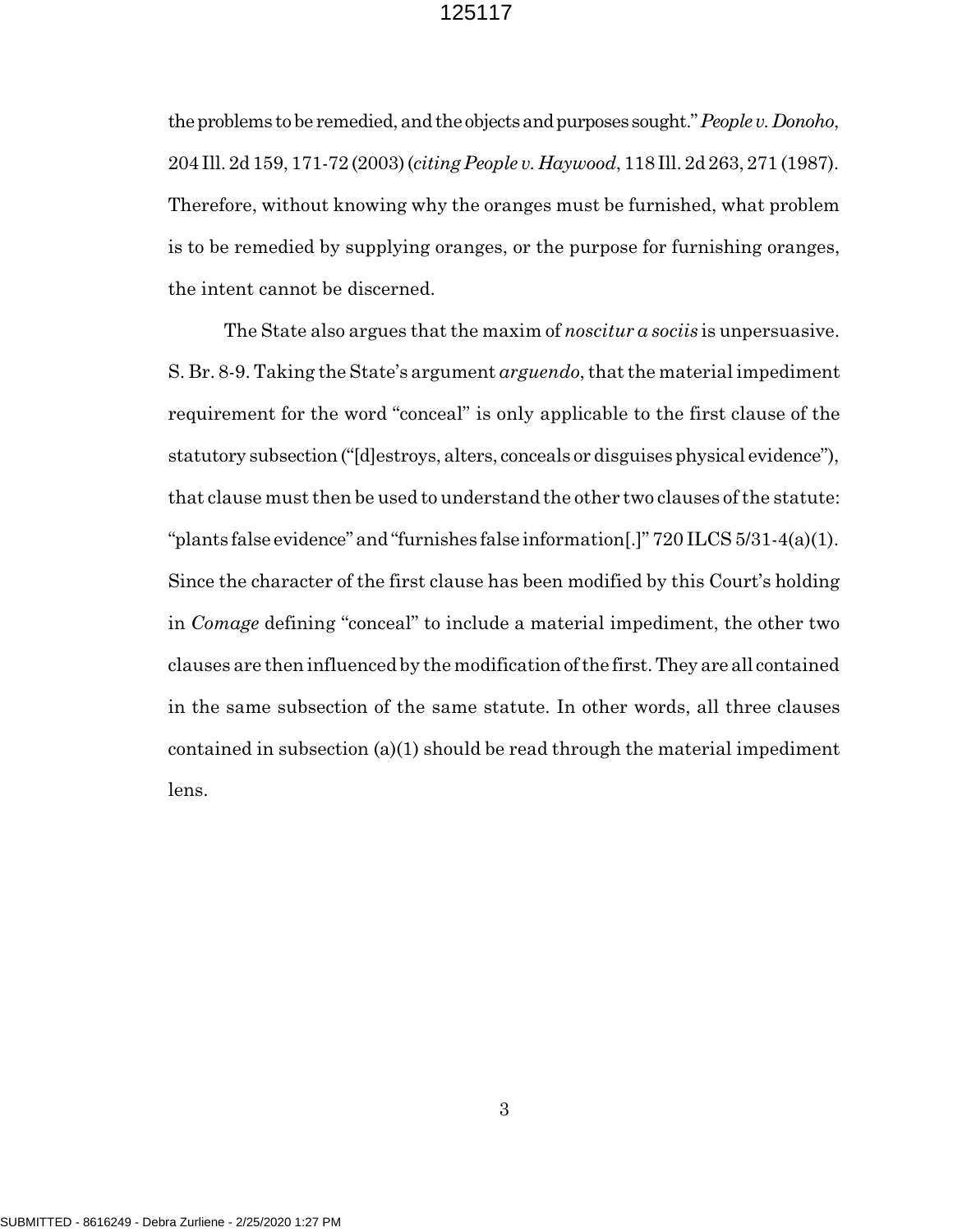# **II.** *Comage* **should be extended to the furnishing of false information in the obstructing justice statute.**

The State next turns to *Comage* to state that its "underlying logic does not extend to obstruction of justice for furnishing false information." S. Br. 11. Mr. Casler readily admits that the *Comage* decision turned on the definition not of "furnish" but of "conceal." However, that misses a vital holding of *Comage*: this Court's determination of the legislature's intent in enacting the obstructing justice statute. This is a vital finding because, "[i]n giving effect to legislative intent, the court should consider, in addition to the statutory language, the reason for the law, the problems to be remedied, and the objects and purposes sought." *Donoho*, 204 Ill. 2d at 171-72 (*citing People v. Haywood*, 118 Ill. 2d 263, 271 (1987). While the State discusses the plain meaning of "furnish" at length (S. Br. 6-11), it is silent as to the reason for the law, the problems to be remedied, and the objects and purposes sought. *See* Def. Op. Br. 13-14. This Court has answered this already: "Thus, in enacting section 31-4, the legislature intended to criminalize behavior that *actually* interferes with the administration of justice, *i.e.*, conduct that 'obstructs prosecution or defense of any person.' " *People v. Comage*, 241 Ill. 2d 139, 149 (2011).

Discussing policy, the State claims that this Court was understandably concerned in *Comage* that minor possessory offenses would become felonies because the evidence wasn't in plain view. S. Br. 13. This Court should likewise be concerned about false information given to officers that has no discernable impact on an investigation becoming felony obstruction of justice. The State argues that "[u]nlike a defendant who merely possesses evidence that is not in plain view, a defendant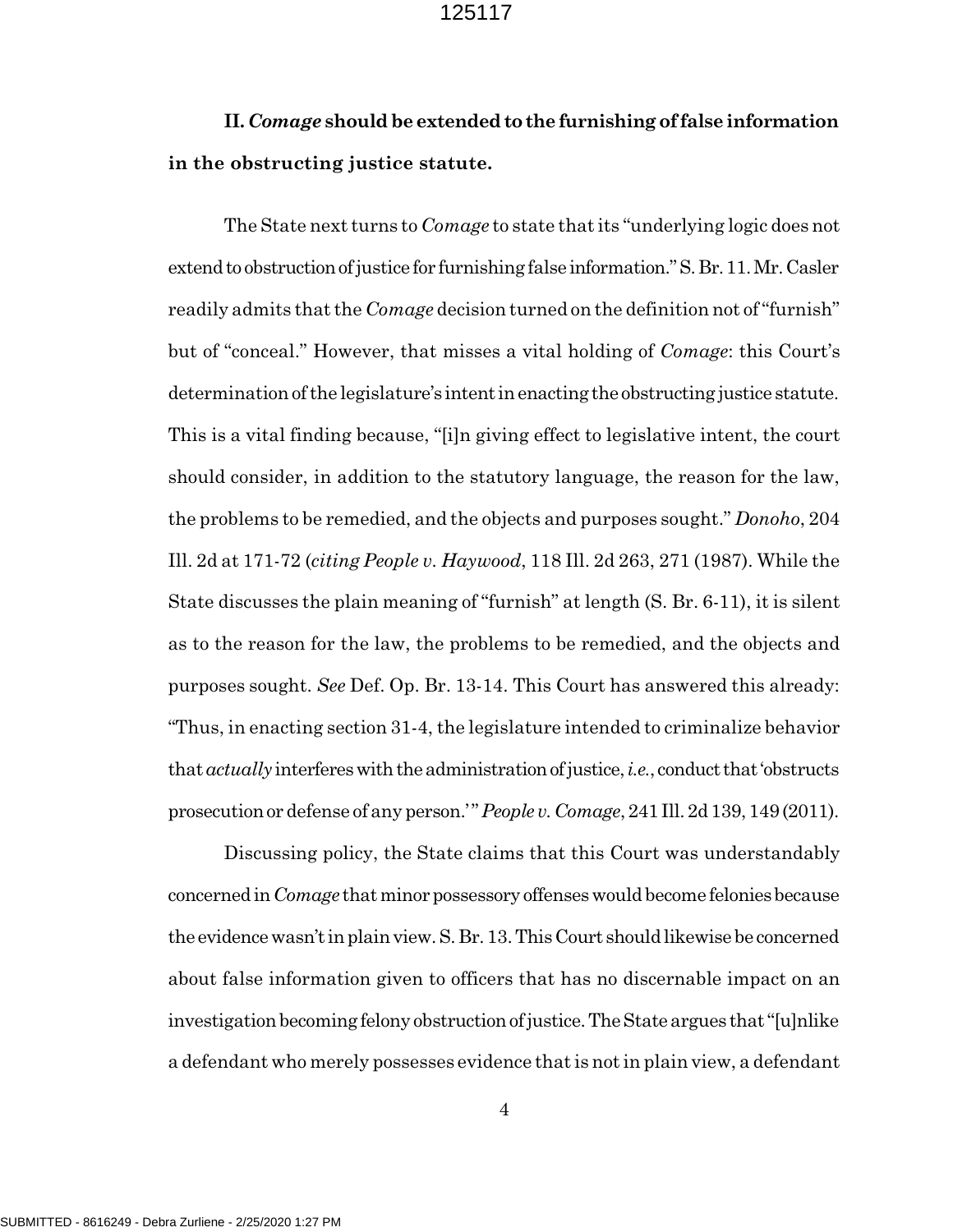who furnishes false information necessarily makes an active and intentional choice to try to obstruct an investigation or prevent an arrest." S. Br. 13.

The State here downplays the "active and intentional choice" of "merely possess[ing] evidence that is not in plain view[.]" There is a reason the evidence is not in plain view. The minors who hide cigarettes when officers approach do so because they want to prevent a prosecution: their own. *Cf. Comage*, 241 Ill. 2d at 148. A defendant possessing evidence not in plain view made an active and intentional choice to do so in order to prevent his own arrest. More defendants would hold contraband in plain view if it weren't for their fear of being arrested. These situations are more similar than not.

A more enlightening example would be a defendant who gets pulled over after exceeding the speed limit. If he tells the officer that he wasn't speeding even though he knew he was, under the State's reading, a felony has been committed. The driver has just intended to obstruct his prosecution by "furnishing" false information. Without the material impediment rule, the concern for minor offenses becoming felonies is just as present with "furnish" as with "conceal."

The State next turns to arguing that "furnish" does not need to include a material impediment to avoid an absurd result as argued in Mr. Casler's opening brief. S. Br. 15-20. Part of this analysis analogizes *Brogan v. United States*, 522 U.S. 398 (1998). S. Br. 19-20. The most important distinguishing factor in *Brogan* is that it concerns 18 U.S.C. § 1001. *Brogan,* 522 U.S. at 400. That statute outlaws, in part, the "make[ing of] any false, fictitious or fraudulent statements or representations[.]" It does not concern the "furnishing" of false information, but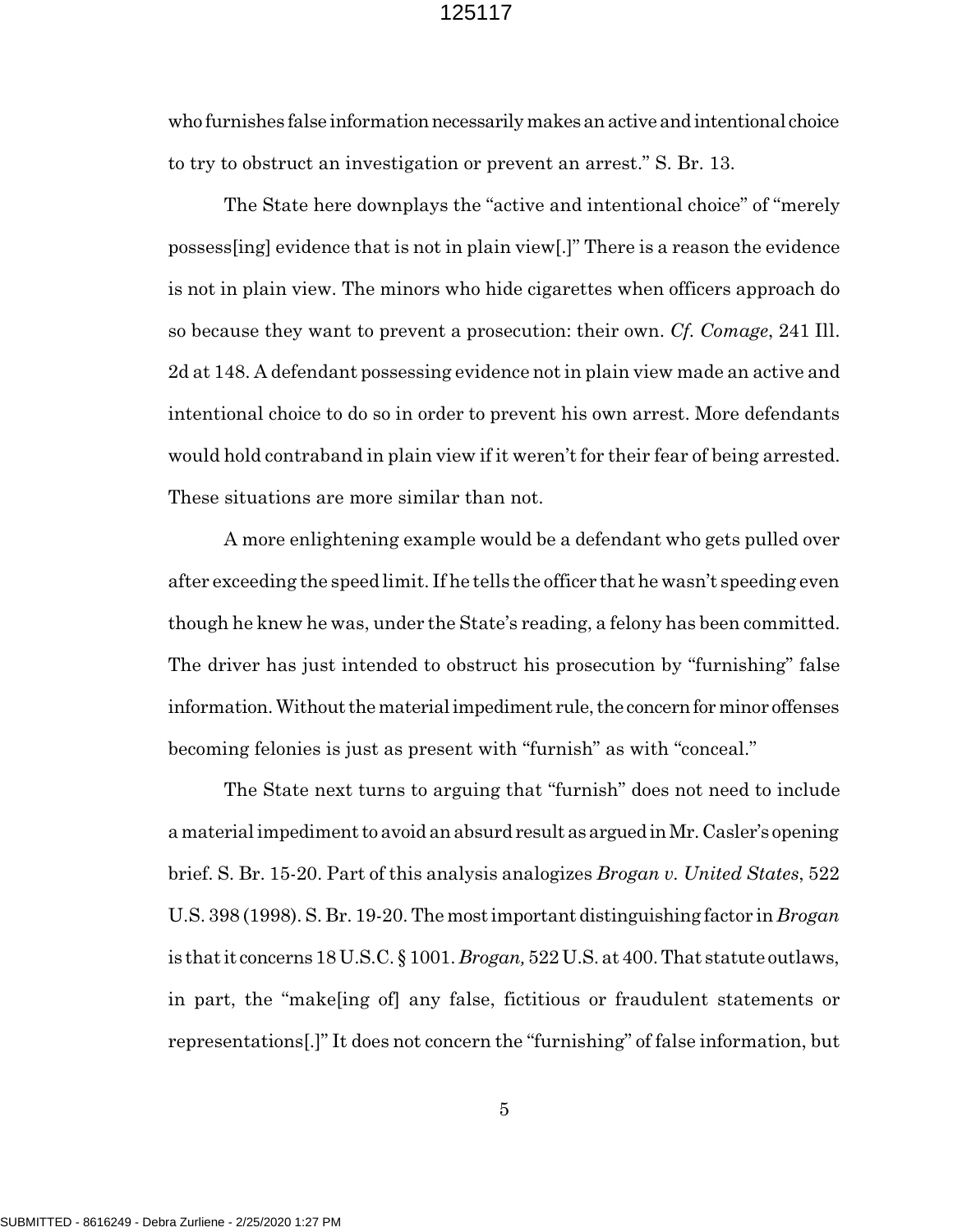the "making" of false statements. So little to no weight can be given to its holding. Secondly, "[a] federal court's construction of a federal statute is not binding on Illinois courts in construing a similar state statute." *People v. Gutman*, 2011 IL 110338, ¶ 17. Therefore, its holdings are not precedential.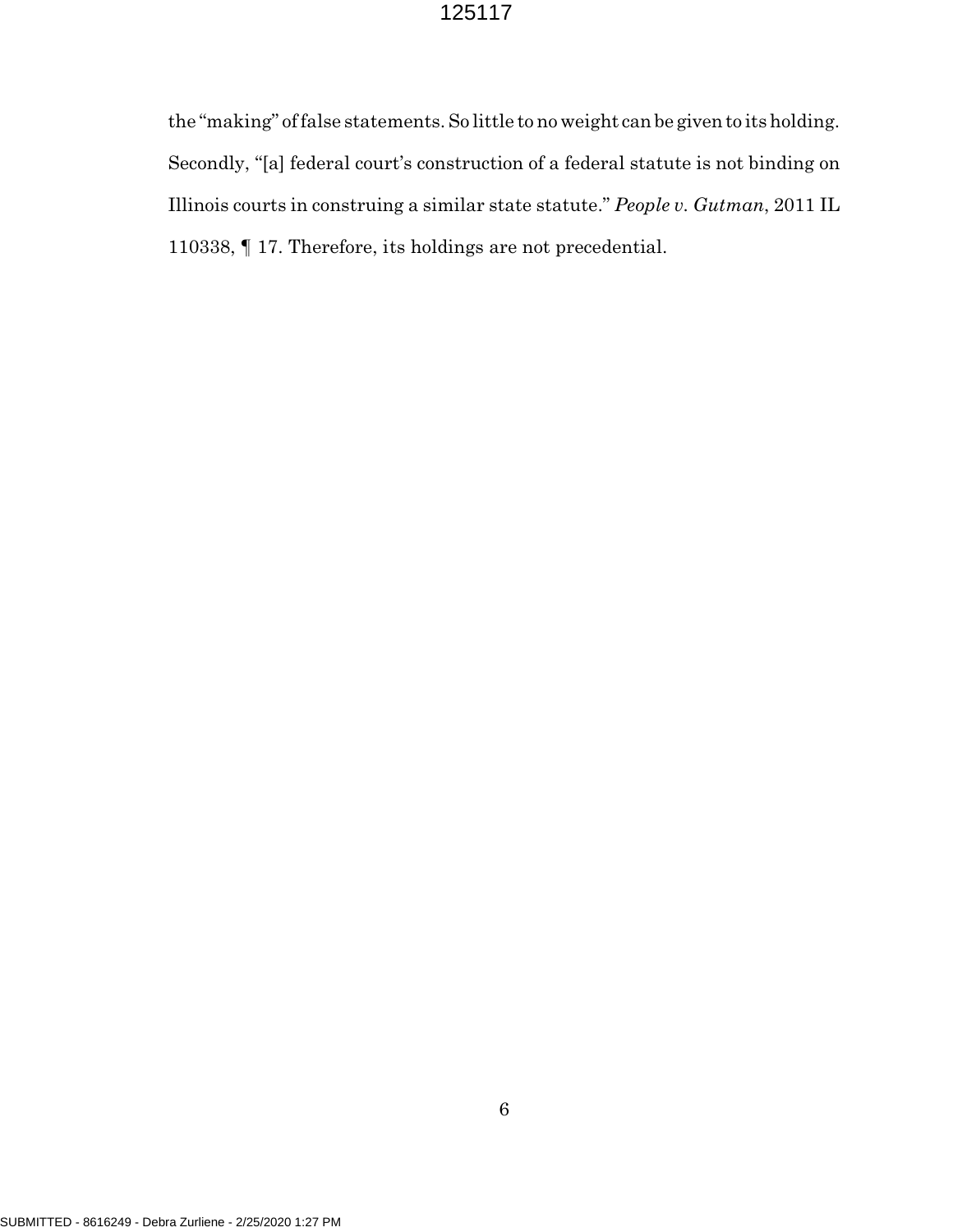# **III. Mr. Casler's giving of a false name did not materially impede the officer's investigation.**

Finally, the State argues that even if a material impediment is required, no such impediment occurred. As a preliminary matter, the State claims Mr. Casler has forfeited this argument because he failed to develop it in his opening brief. S. Br. 20-21. This is not the case. Mr. Casler claims that his "conduct did not truly interfere with the administration of justice." D. Op. Br. 14. Why make this claim? Because officer Draper knew the false name was a lie (D. Op. Br. 3; T.266), Draper recognized Mr. Casler from a previous arrest (D. Op. Br. 4; T.366), and, at most, 24 minutes passed from initial knock to arrest. D. Op. Br. 4; T.235. This is also argued in showing that a material impediment requirement is necessary to avoid an absurd result since the officers did not believe the false name. D. Op. Br. 15. Additionally, this argument was raised in Mr. Casler's Petition for Leave to Appeal to this Court (pg. 4-5, 7-9), and in both of his briefs in the Fifth District below.

Again, Mr. Calser requests this Court overturn his conviction because his giving of the false name did not materially impede the officer's investigation. This is similar to the defendant's conduct in *People v. Taylor*, 2012 IL App (2d) 110222, and Mr. Casler's conviction should likewise be overturned.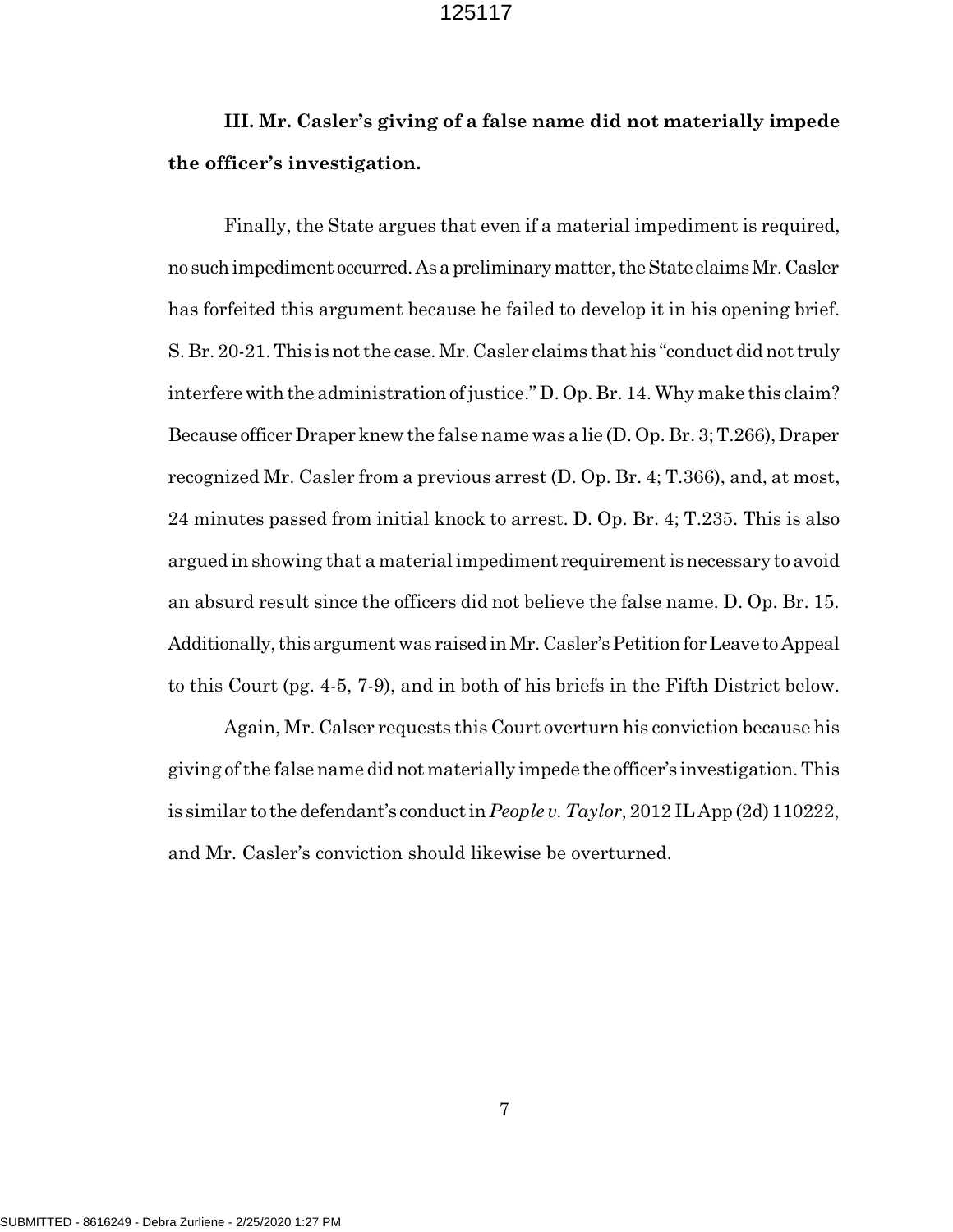## **CONCLUSION**

For the foregoing reasons, Rasheed Casler, petitioner-appellant, respectfully

requests that this Court reverse his conviction.

Respectfully submitted,

ELLEN J. CURRY Deputy Defender

DANIEL R. JANOWSKI Assistant Appellate Defender Office of the State Appellate Defender Fifth Judicial District 909 Water Tower Circle Mt. Vernon, IL 62864 (618) 244-3466 5thdistrict.eserve@osad.state.il.us

COUNSEL FOR PETITIONER-APPELLANT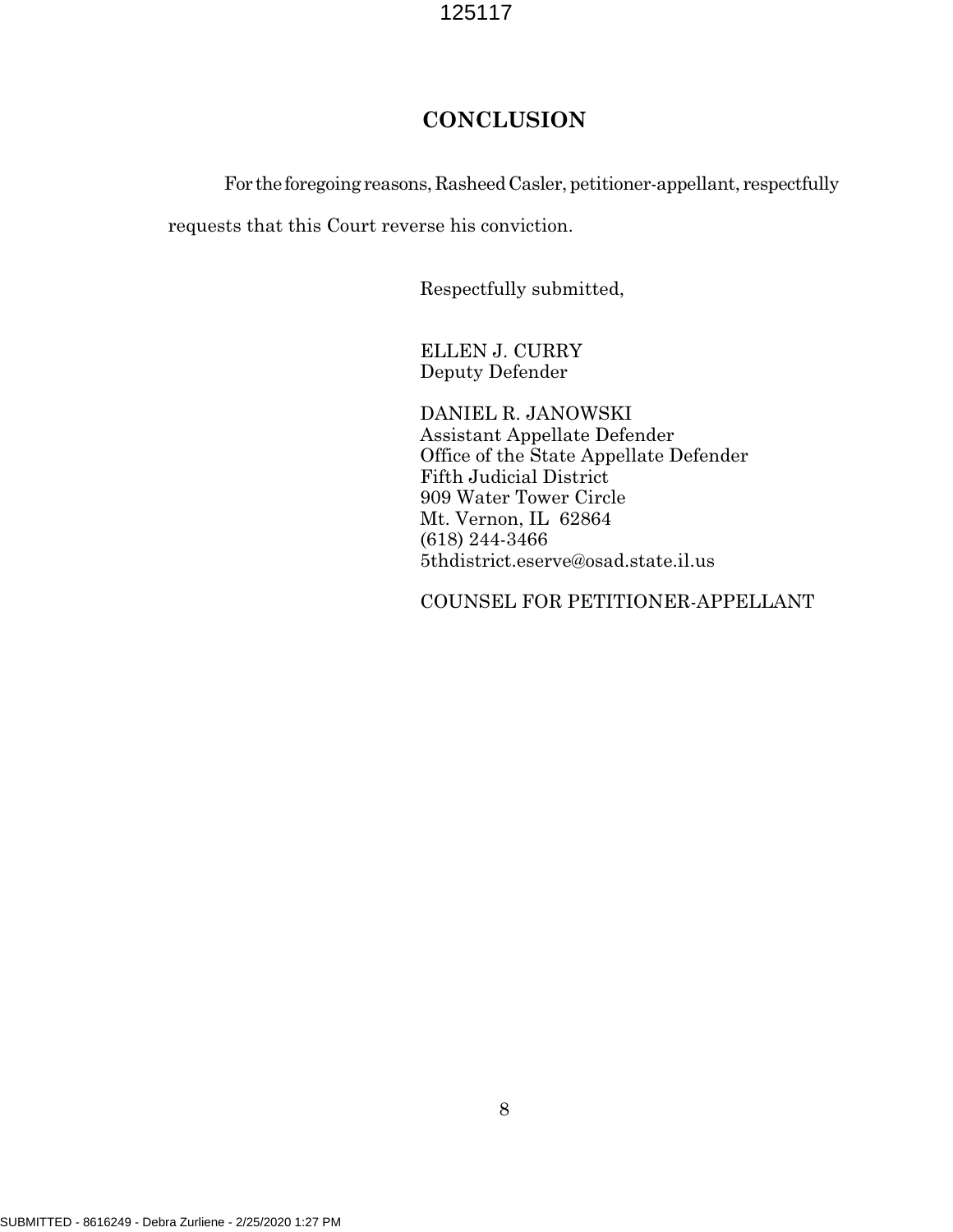## **CERTIFICATE OF COMPLIANCE**

I certify that this reply brief conforms to the requirements of Rules 341(a) and (b). The length of this reply brief, excluding pages contained in the Rule 341(d) cover, the Rule 341(h)(1) statement of points and authorities, the Rule 341(c) certificate of compliance, and the certificate of service, is 8 pages.

> /s/Daniel R. Janowski DANIEL R. JANOWSKI Assistant Appellate Defender